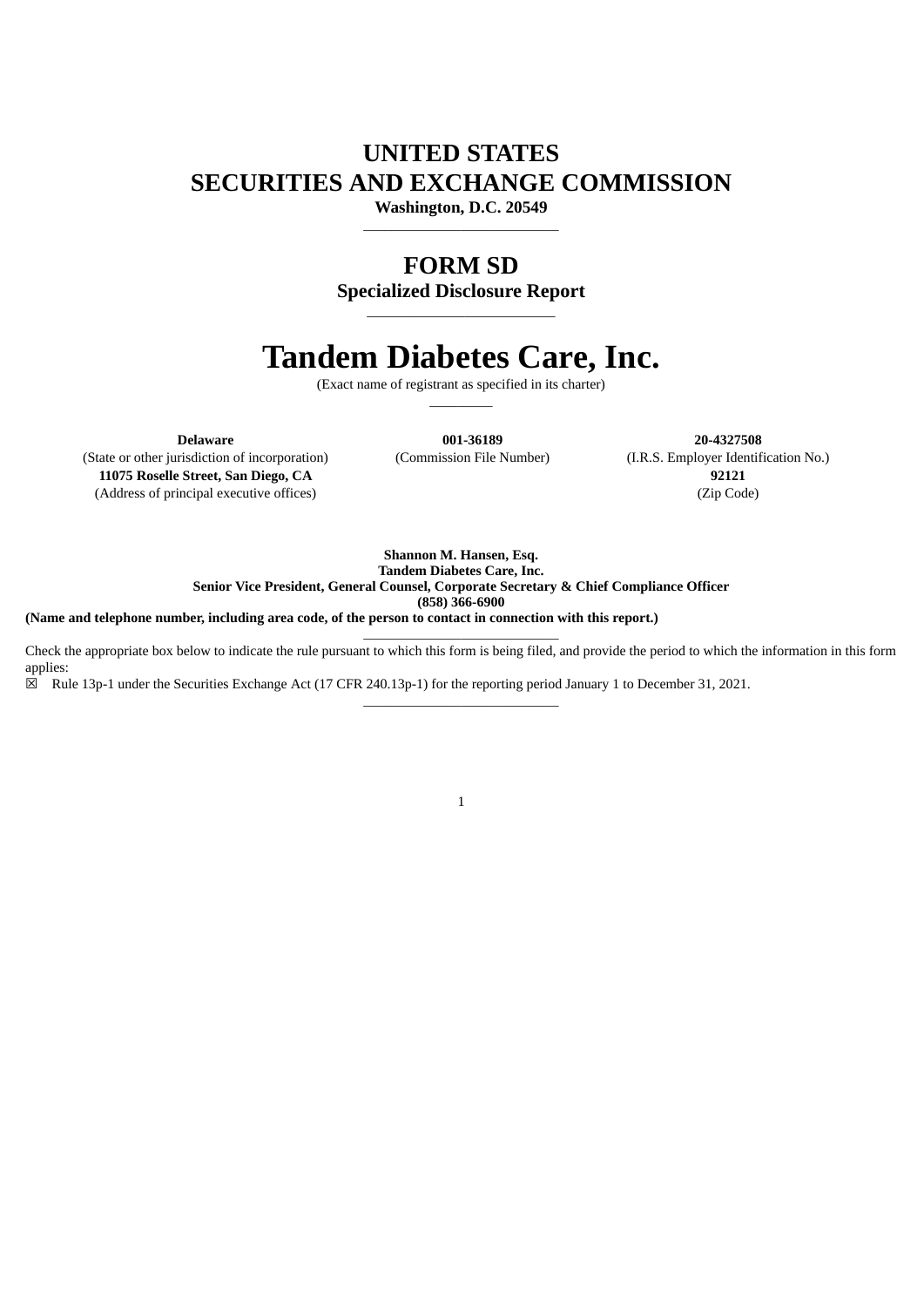#### **Section 1 – Conflict Minerals Disclosure**

#### **Item 1.01 Conflict Minerals Disclosure and Report**

A copy of the Conflict Minerals Report of Tandem Diabetes Care, Inc. ("Tandem") for the reporting period January 1 to December 31, 2021 is filed as Exhibit 1.01 to this Specialized Disclosure Report on Form SD ("Form SD") and is also available at Tandem's website at http://investor.tandemdiabetes.com/corporate-governance/esg. The information contained on or accessed through Tandem's website does not constitute part of this Form SD (including the Conflict Minerals Report attached hereto as Exhibit 1.01).

#### **Item 1.02 Exhibit**

Tandem has filed, as an exhibit to this Form SD, a Conflict Minerals Report as required by Item 1.01 of this Form SD.

#### **Section 2 - Exhibits**

#### **Item 2.01 Exhibits**

The following exhibit is filed as part of this Form SD:

#### **Number Description**

1.01 Tandem Diabetes Care, Inc. Conflict Minerals Report for the reporting period January 1 to [December](#page-3-0) 31, 202[1.](#page-3-0)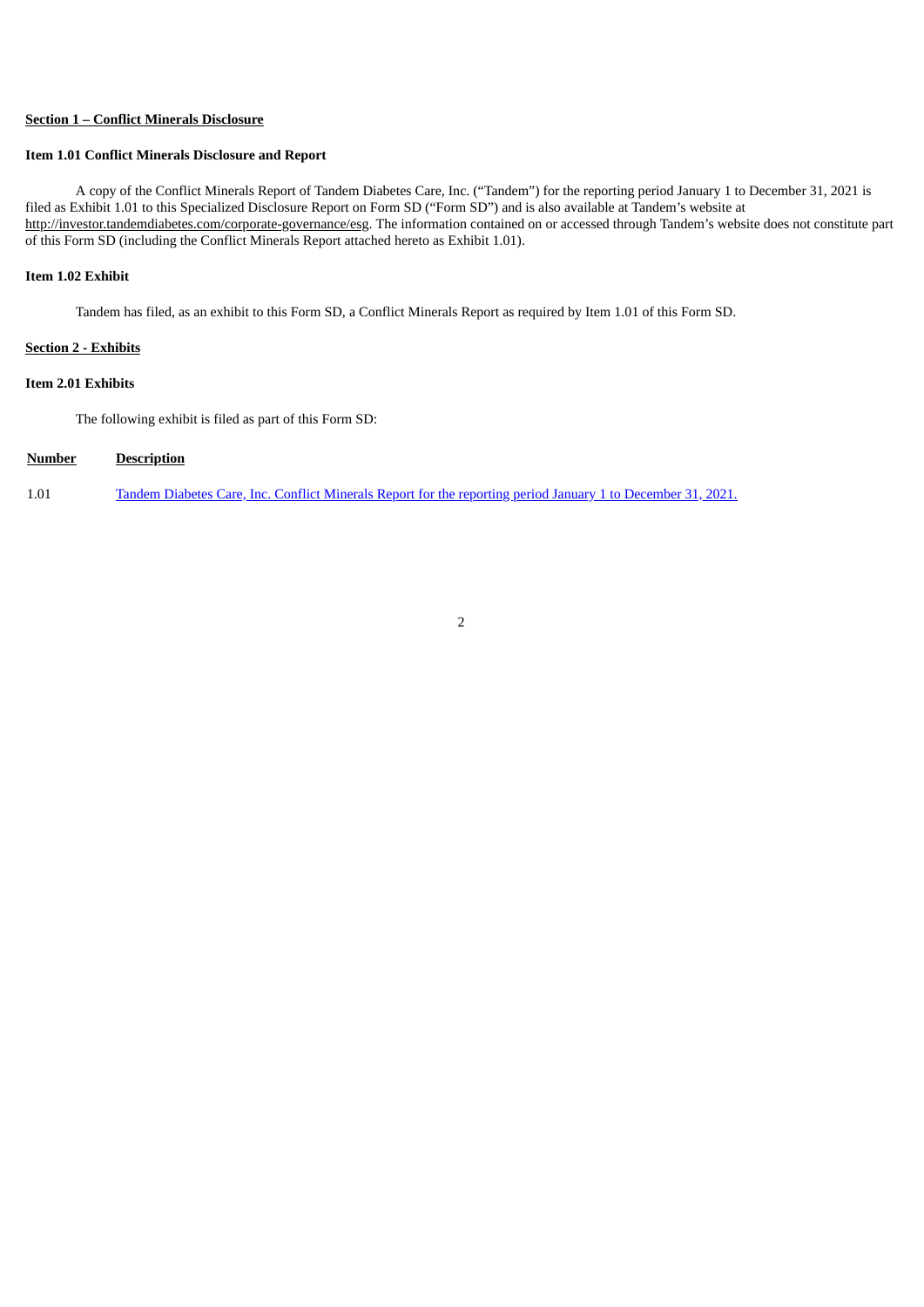#### **SIGNATURES**

Pursuant to the requirements of the Securities Exchange Act of 1934, the registrant has duly caused this report to be signed on its behalf by the undersigned hereunto duly authorized.

Tandem Diabetes Care, Inc.

By: /s/ Shannon M. Hansen

Shannon M. Hansen Senior Vice President, General Counsel, Corporate Secretary & Chief Compliance Officer

Date: May 26, 2022

3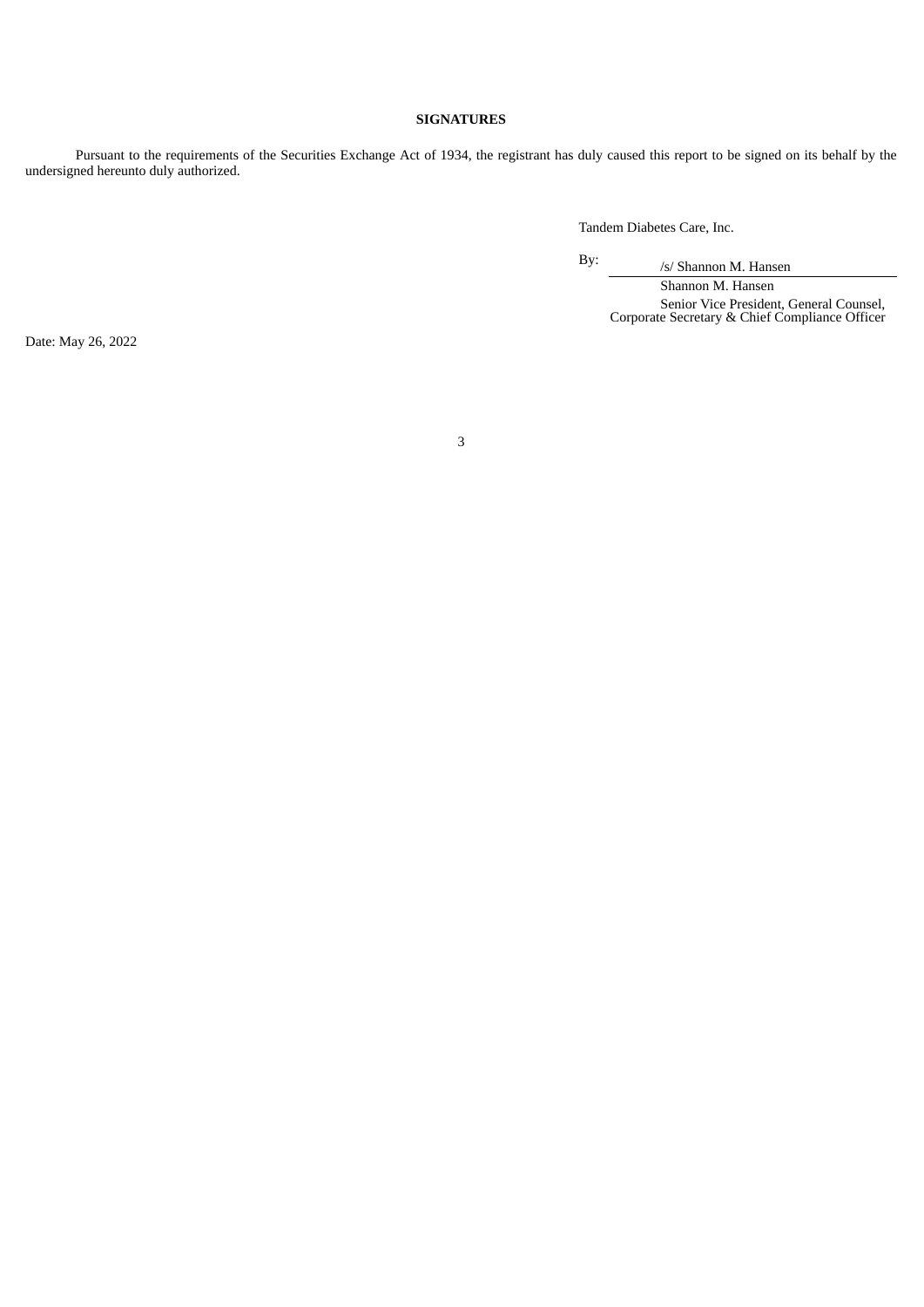#### **Tandem Diabetes Care, Inc. Conflict Minerals Report For the Reporting Period January 1 to December 31, 2021**

<span id="page-3-0"></span>This Conflict Minerals Report ("CMR") has been prepared by Tandem Diabetes Care, Inc. on behalf of itself and its subsidiaries (collectively referred to as "Tandem," the "Company," "we," "our" or "us") for calendar year 2021 pursuant to Rule 13p-1 promulgated under the Securities Exchange Act of 1934, as amended ("Rule 13p-1"). The terms "Conflict Minerals" or "3TG" as used in this report includes cassiterite, columbite-tantalite (coltan), wolframite, gold, or their derivatives, which the SEC has currently limited to tin, tantalum, tungsten and gold.

#### **I. Company Overview**

Tandem is a medical device company focused on the design, development, and commercialization of technology solutions for people living with diabetes. Tandem does not directly source Conflict Minerals from mines, smelters or refiners, and in most cases is many levels removed from these suppliers. However, in certain instances, 3TG metals are necessary materials in the products Tandem manufactures and sells. In light of this, the Company is dedicated to tracing the origin of these 3TG metals to confirm our sourcing practices do not support conflict, armed groups<sup>1</sup> or human rights abuses in the Democratic Republic of Congo ("DRC") or an adjoining country<sup>2</sup> (together with the DRC, the "Covered Countries").

#### **II. Product and Supply Chain Overview**

Tandem manufactures the t:slim X2™ insulin pump and sells this product directly and through distribution partnerships in the United States and Canada, and through distribution partners into select additional countries. All of our insulin pump products share important common features, including a black aluminum case and chrome trim. They are watertight with an IPX7 rating and feature a micro-USB connection that supports rapid recharging and a vivid, full-color touch screen made of high-grade, shatter-resistant glass.

Tandem currently manufactures its insulin pumps at its headquarters in San Diego, California. Tandem manufactures its insulin pumps with components and sub-assemblies supplied by outside vendors. Before 2020, we manufactured and tested our disposable cartridge products at our facility in San Diego, California. Since that time, we have transferred a substantial portion of our cartridge manufacturing and testing to an experienced third-party contract manufacturer. We also use external third parties to sterilize our finished cartridges. All finished cartridges are packaged for sale at our facilities in San Diego. Tandem then assembles, tests, packages, and ships the finished insulin pumps and cartridges. The cartridges do not contain any metals or minerals.

Tandem purchases certain components and materials from single sources due to quality considerations, costs, or constraints resulting from regulatory requirements. We do not directly source Conflict Minerals from mines, smelters, or refiners, and are many levels removed from these market participants and, therefore, have limited influence over their behavior. Furthermore, because of the depth, geographic diversity, and constant evolution of our supply chain, and due to competitive factors, we often have significant difficulty identifying market participants upstream from our direct suppliers. However, through the efforts described in this CMR, we seek to ensure that our sourcing practices are consistent with our Conflict Minerals Policy, which is described below.

For purposes of this CMR, references to our "products" refer to tangible components of our insulin pumps, and references to our "suppliers" refer to our direct product suppliers.



<sup>&</sup>lt;sup>1</sup> The term "armed groups" is defined in this Form SD as an armed group that is identified as a perpetrator of serious human rights abuses in the annual Country Reports on Human Rights Practices relating to the DRC or an adjoining country.

 $^2$  The term "adjoining country" is defined in this Form SD as a country that shares an internationally recognized border with the DRC, which presently includes Angola, Burundi, Central African Republic, the Republic of the Congo, Rwanda, South Sudan, Tanzania, Uganda, and Zambia.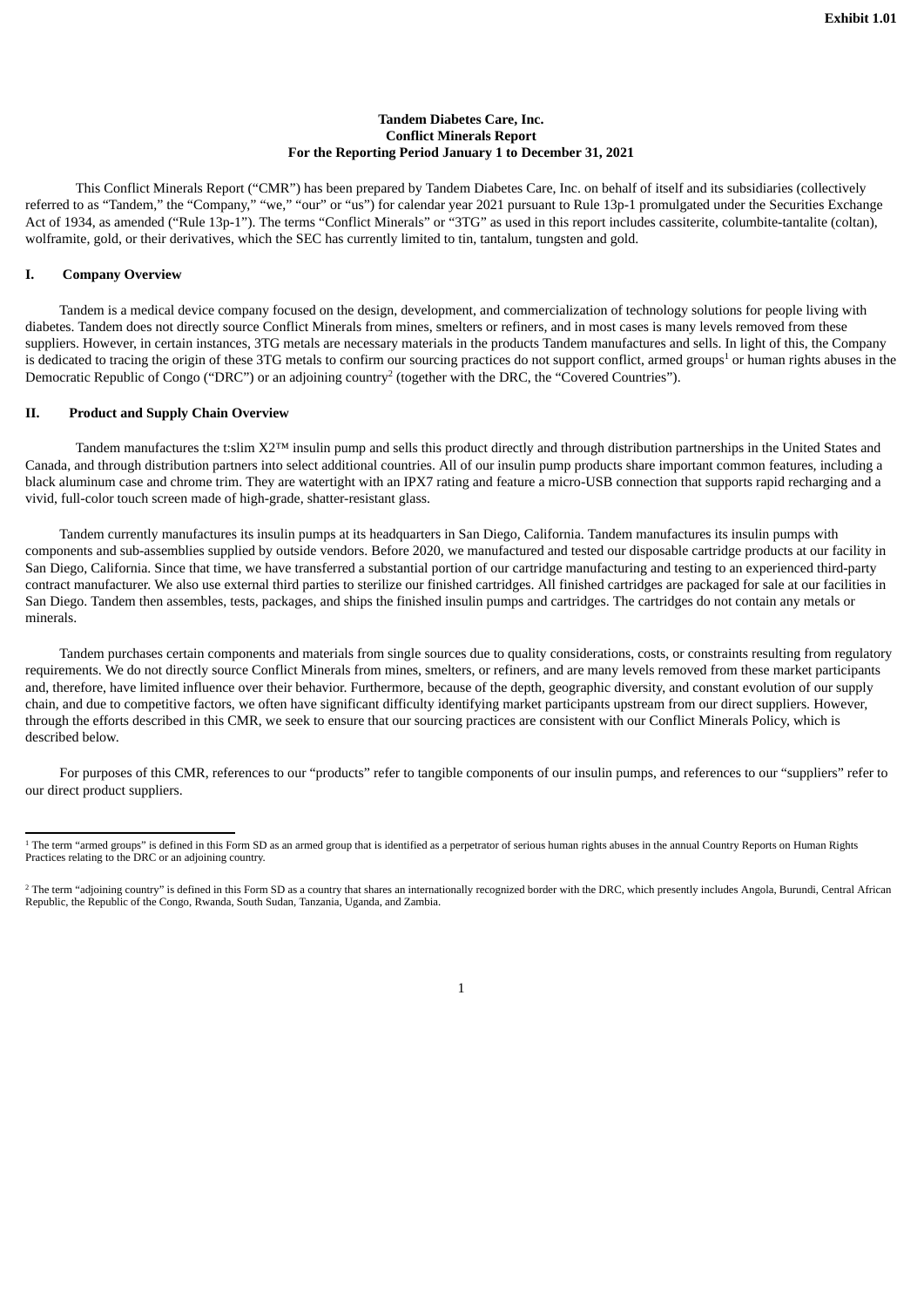#### **III. Conflict Minerals Policy**

In February 2015, Tandem adopted a Statement on Conflicts Minerals (the "Conflict Minerals Policy"), as amended in 2018 relating to the responsible sourcing of Conflict Minerals by its suppliers. The Conflict Minerals Policy is available at www.tandemdiabetes.com, under "Investor Center," accessible through the "Environmental, Social & Governance" menu, under the "Corporate Governance" tab.

The Conflict Minerals Policy indicates that the Company is dedicated to working with its suppliers to increase transparency regarding the origin of minerals contained in its products. The Conflict Minerals Policy demonstrates that the Company expects its suppliers to:

- Conduct business operations in an ethical manner and comply with all applicable laws related to environmental responsibility, workplace health and safety, and human rights.
- Participate fully in the Company's inquiry regarding their use of Conflict Minerals, including providing complete, accurate and timely responses to surveys and other inquiries requested by or on behalf of the Company.

The Conflict Minerals Policy demonstrates that the Company supports the humanitarian goal of ending the illegal trade of Conflict Minerals originating in the DRC and adjoining countries.

#### **IV. Conflict Minerals Analysis and Reasonable Country of Origin Inquiry**

Based upon a review of our products and our reasonable country of origin inquiry ("RCOI"), we have concluded that:

- our products contain Conflict Minerals that are necessary to the production or functionality of our products; and
- we are unable to determine whether the Conflict Minerals present in our products originate in the Covered Countries.

We are therefore required by the Final Rules to file with the SEC a Specialized Disclosure Report on Form SD ("Form SD") and a Conflict Minerals Report as an exhibit thereto.

#### **V. Smelters and Refineries Identified**

Tandem made requests of 18 suppliers to complete the Conflict Minerals Reporting Template (the "CMRT"). As a result of Tandem's RCOI, all 18 suppliers responded; 8 suppliers provided completed CMRTs to Tandem; 10 suppliers stated they did not use Conflict Minerals in their production processes relative to products supplied to Tandem; three suppliers described the investigations undertaken and their policies against use of Conflict Minerals from Covered Countries and confirmed their good faith beliefs that Conflict Minerals from Covered Countries are not knowingly used in the production of products supplied to Tandem,

Some suppliers may have reported to us smelters and refiners that were not in our supply chain due to over-inclusiveness in the information received from their suppliers, or for other reasons. For example, one supplier reporting on a "company" level listed 9,949 smelters, ultimately reduced down to 514 unique entries, and three others each listed over 250 smelters on a "company" level, in some instances including both smelters which have been deemed Responsible Minerals Assurance Process ("RMAP") Conformant and those which have not.

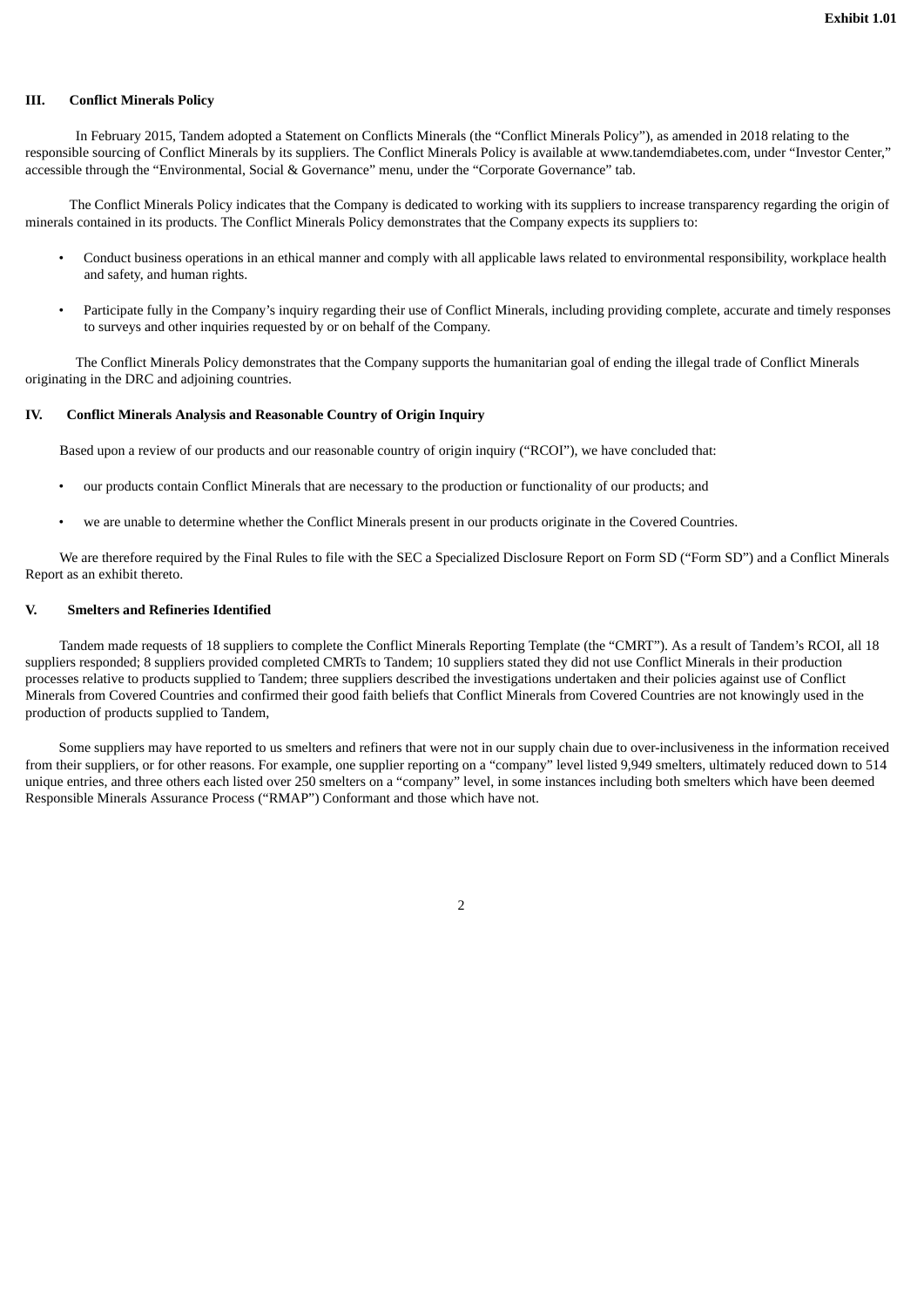Collectively, our suppliers listed 519 smelters and refiners believed to be unique. In reviewing these lists of smelters and refiners, three of the unique smelter locations were in the Covered Countries. The smelters and refiners described below may not be all of the smelters and refiners in our supply chain, since the suppliers did not identify all of the smelters and refiners in their supply chains, and because we did not receive complete responses from all suppliers. Due to our position in the supply chain, we rely on our suppliers for accurate smelter and refiner information and our reasonable country of origin inquiry and due diligence measures do not provide absolute certainty regarding the source of the necessary Conflict Minerals contained in our inscope products.

We compared the list of 519 unique smelters or refiners against Conformant and Active smelter or refiner lists per the RMAP for verification of existence and location of the smelters or refiners. That data is set forth below:

| Mineral                                  | <b>RMAP</b><br>Conformant | RMAP Active | Other Known<br><b>Metal Processors</b> | <b>Not</b><br><b>Listed</b> | Total |
|------------------------------------------|---------------------------|-------------|----------------------------------------|-----------------------------|-------|
| Tin (Cassiterite)                        | 78                        |             | 94                                     |                             | 173   |
| Tantalum (Columbite-Tantalite or Coltan) | 39                        |             | 13                                     |                             | 52    |
| Tungsten (Wolframite)                    | 55                        |             | 12                                     |                             | 67    |
| Gold                                     | 171                       |             | 54                                     |                             | 227   |
| <b>TOTAL</b>                             | 343                       |             | 173                                    |                             | 519   |

As used in the table, "Conformant" and "Active" have the meanings given those terms by the RMAP. "Other Known Metal Processors" are those additional smelters and refiners listed on the 'Smelter Lookup' tab of the Conflict-Free Sourcing Initiative's (the "CFSI") CMRT and the list of known processing facilities published by the U.S. Department of Commerce (the "Commerce Department List"). The "Not Listed" refers to refiners that were identified in suppliers' CMRT, but that were not listed as Conformant, Active, or Other Known Metal Processors in the RMAP database. The compliance status reflected in the table is based solely on information made publicly available by the RMAP as of April 29, 2022, without independent verification by us.

The identified smelter locations for the smelters and refiners described in the table included the following countries: Andorra, Australia, Austria, Belgium, Bolivia, Brazil, Canada, Chile, China, Columbia, Czechia, Estonia, France, Germany, Ghana, India, Indonesia, Italy, Japan, Kazakhstan, Republic of Korea, Kyrgyzstan, Lithuania, Malaysia, Mauritania, Mexico, Myanmar, Netherlands, New Zealand, North Macedonia, Norway, Peru, Philippines, Poland, Russian Federation, Rwanda, Saudi Arabia, Singapore, South Africa, Spain, Sudan, Sweden, Switzerland, Taiwan, Thailand, Turkey, Uganda, United Arab Emirates, United States of America, Uzbekistan, Vietnam, Zambia, and Zimbabwe.

#### **VI. Design of Due Diligence Measures**

Tandem designed its due diligence with respect to the source and chain of custody of the Conflict Minerals contained in its products based on the five-step framework set forth in the Third Edition of the Organization for Economic Co-operation and Development's Due Diligence Guidance for Responsible Supply Chains of Minerals from Conflict-Affected and High-Risk Areas and the supplements thereto (collectively, "OECD Guidance").<sup>3</sup>

#### **VII. Due Diligence Measures Implemented**

Tandem does not have a direct relationship with any mineral SORs. Therefore, our due diligence fact-finding was completed via communications with our suppliers. Due diligence measures undertaken by the Company include the following:



<sup>&</sup>lt;sup>3</sup> OECD Due Diligence Guidance for Responsible Supply Chains of Minerals from Conflict-Affected and High-Risk Areas, Supplement on Tin, Tantalum and Tungsten and Supplement on Gold 2016, available at

http://www.oecd.org/daf/inv/mne/OECD-Due-Diligence-Guidance-Minerals-Edition3.pdf.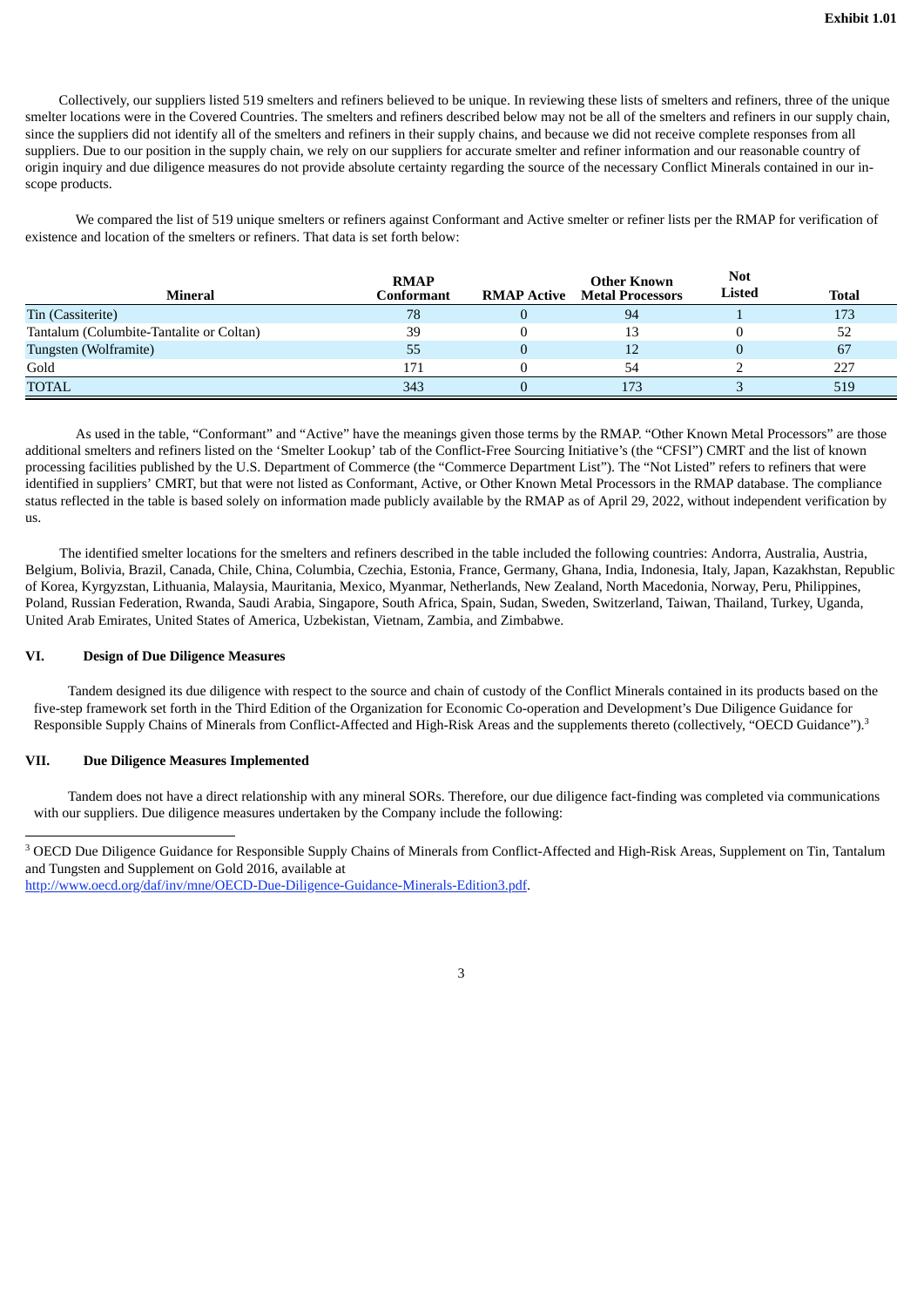#### *Establish Strong Company Management Systems*

- Develop and maintain a conflict minerals policy. Tandem's Conflict Minerals Policy is available at www.tandemdiabetes.com, under "Investor Center," accessible through the "Environmental, Social & Governance" menu, under the "Corporate Governance" tab.
- The implementation of Tandem's RCOI and the conducting of due diligence on the source and chain of custody of Tandem's necessary Conflict Minerals are managed by Tandem's supply chain and legal departments. To the extent that red flags or other issues are identified in the supplier data acquisition or engagement processes, these issues and red flags will be addressed first by the responsible individuals within the supply chain and legal departments and subsequently escalated to the Board of Directors, if determined advisable by the legal department.
- The supply chain and legal staff responsible for Conflict Minerals compliance (i) have received training regarding Conflict Minerals compliance and (ii) are required to be familiar with Tandem's Conflict Minerals Policy and with Tandem's Conflict Minerals-related processes and procedures.
- Records of material Conflict Minerals-related documentation are maintained electronically by Tandem for a period of five (5) years from the date of creation.
- Each year since 2015, Tandem provides to existing suppliers a copy of the Conflict Minerals Policy, and new suppliers will be provided with a copy of the Conflict Minerals Policy as part of Tandem's annual conflicts minerals due diligence. In addition, a Conflict Minerals compliance provision (the "Conflict Minerals Contractual Provision") was added to Tandem's form manufacturing agreement and purchase order terms requesting that suppliers (i) comply with the Conflict Minerals Policy and (ii) cooperate with Tandem in providing the information required by the CMRT. Tandem will request that the Conflict Minerals Contractual Provision be incorporated into (i) new manufacturing agreements and (ii) existing manufacturing agreements when such agreements are negotiated for renewal, with suppliers Tandem deems critical.
- Interested parties can report improper activities in violation of the Conflict Minerals Policy or the Conflict Minerals Rules via our ethics hotline located at tandemdiabetes.com/ethicspoint. All reported activities will be reviewed by the appropriate individuals within the supply chain and legal departments.

#### *Identify and Assess Risk in the Supply Chain*

- Tandem requests that its suppliers who supply products contracted to be manufactured, components or subassemblies which contain metals or minerals complete in full the electronic Responsible Minerals Initiative CMRT. The CMRT is used to provide Tandem with information regarding its suppliers' practices with respect to the sourcing of Conflict Minerals to enable it to comply with its requirements under the Final Rules. The CMRT will be distributed to suppliers at least annually to obtain information regarding changes in supplier circumstances.
- Tandem's supply chain and legal departments manage the collection of information reported on the CMRT by its suppliers.
- Tandem uses a series of escalating responses to address the failure of a supplier to provide the information required by the CMRT.

*Design and Implement a Strategy to Respond to Identified Risks*

4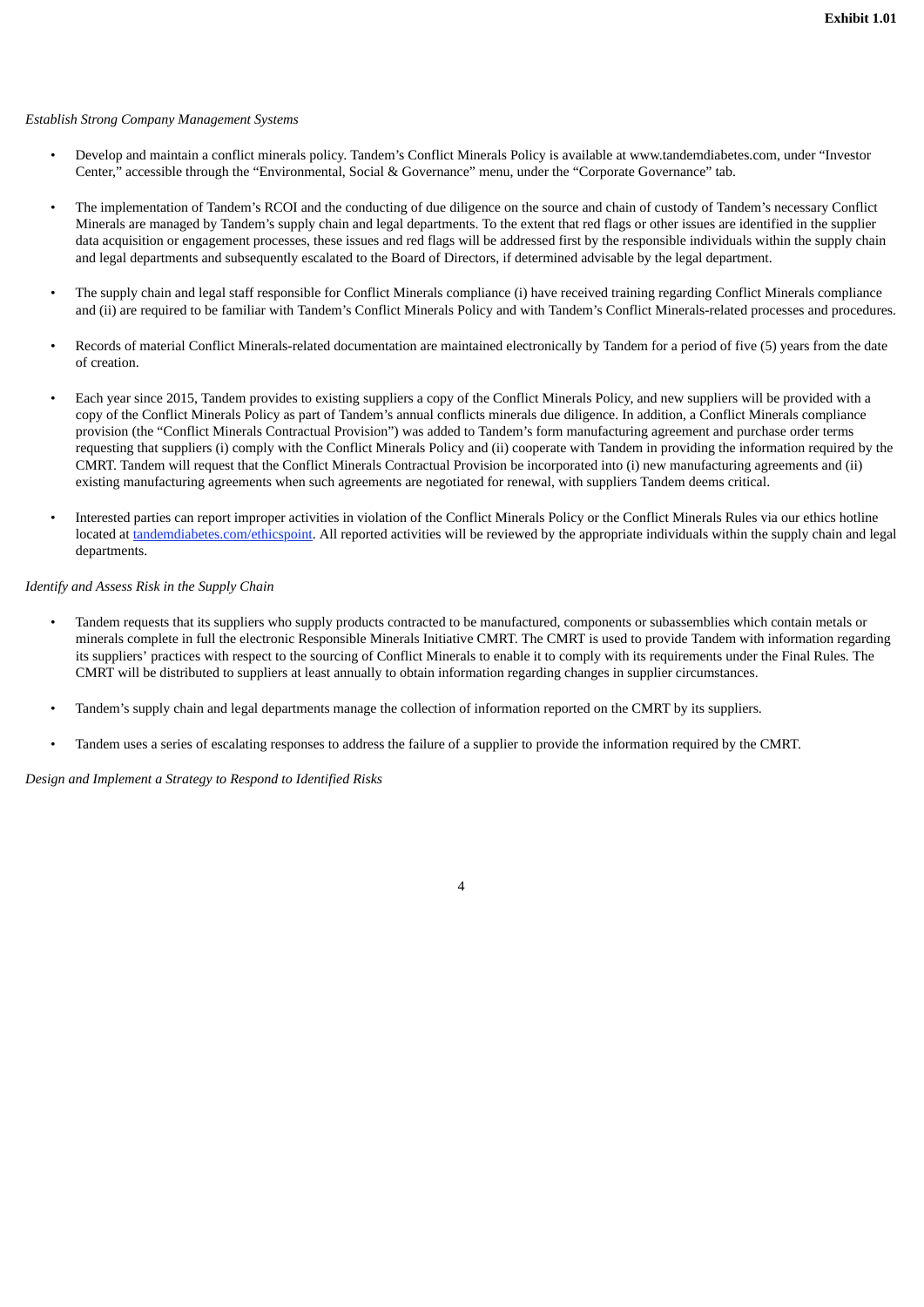- If, on the basis of red flags that are identified as a result of either (i) the supplier data acquisition or engagement processes or (ii) the receipt of information from other sources, Tandem determines that there is a reasonable risk that a supplier is sourcing Conflict Minerals that are directly or indirectly financing or benefiting armed groups, Tandem will enforce the Conflict Minerals Policy and the Conflict Minerals Contractual Provision binding such supplier (if any) by means of a series of escalations.
- Such escalations may range from prompt engagement with the supplier to resolve the sourcing issue, to requiring such supplier to implement a risk management plan (which plan may involve, as appropriate, remedial action up to and including disengagement from upstream suppliers).

#### Carry Out Independent Third-Party Audit of Supply Chain Due Diligence at Identified Points in the Supply Chain

Since we do not have a direct relationship with the smelters and refiners that process the Conflict Minerals that are present in our products, we rely on the Conflict-Free Sourcing Initiative (the "CFSI") to conduct third-party audits of smelters and refineries.

#### *Report on Supply Chain Due Diligence*

As required by the Final Rules, we file a Form SD and a Conflict Minerals Report as an exhibit thereto for the Reporting Period. The Form SD and Conflict Minerals Report are also available on our website at http://investor.tandemdiabetes.com/corporate-governance/esg.

#### **VIII. Steps to Mitigate Risk**

Tandem intends to continuously improve upon its supply chain due diligence efforts to mitigate the risk that Conflict Minerals sourced for its products benefit armed groups in the Covered Countries, by implementing the following measures:

- Maintain Tandem's Conflict Minerals Policy. The Conflict Minerals Policy is available at www.tandemdiabetes.com, under "Investor Center," accessible through the "Environmental, Social & Governance Menu," under the "Corporate Governance" tab.
- Continue to engage suppliers to provide training and relay the importance of Conflict Minerals reporting requirements.
- Maintain an internal cross-functional team with members from Purchasing, Compliance, Finance, Internal Audit and Legal Departments.
- Use internal and external resources, implement internal process and contractual measures to strengthen engagement with suppliers.
- Continue to maintain a grievance mechanism.
- Publicize Company's Hotline as a mechanism to report grievances relating to the sourcing of Conflict Minerals contained in the Company's products. Reports can be submitted by calling the Company's Hotline, by web or by email/mail, information for which is available at tandemdiabetes.com/ethicspoint.
- Clearly communicate expectations to suppliers with regard to their performance, transparency, sourcing, and effort to provide accurate and complete information about the SORs in their supply chains that process Conflict Minerals.
- Continue to compare RCOI results to information collected via independent conflict free smelter validation programs such as the EICC/GeSI Conflict Free Smelter program.